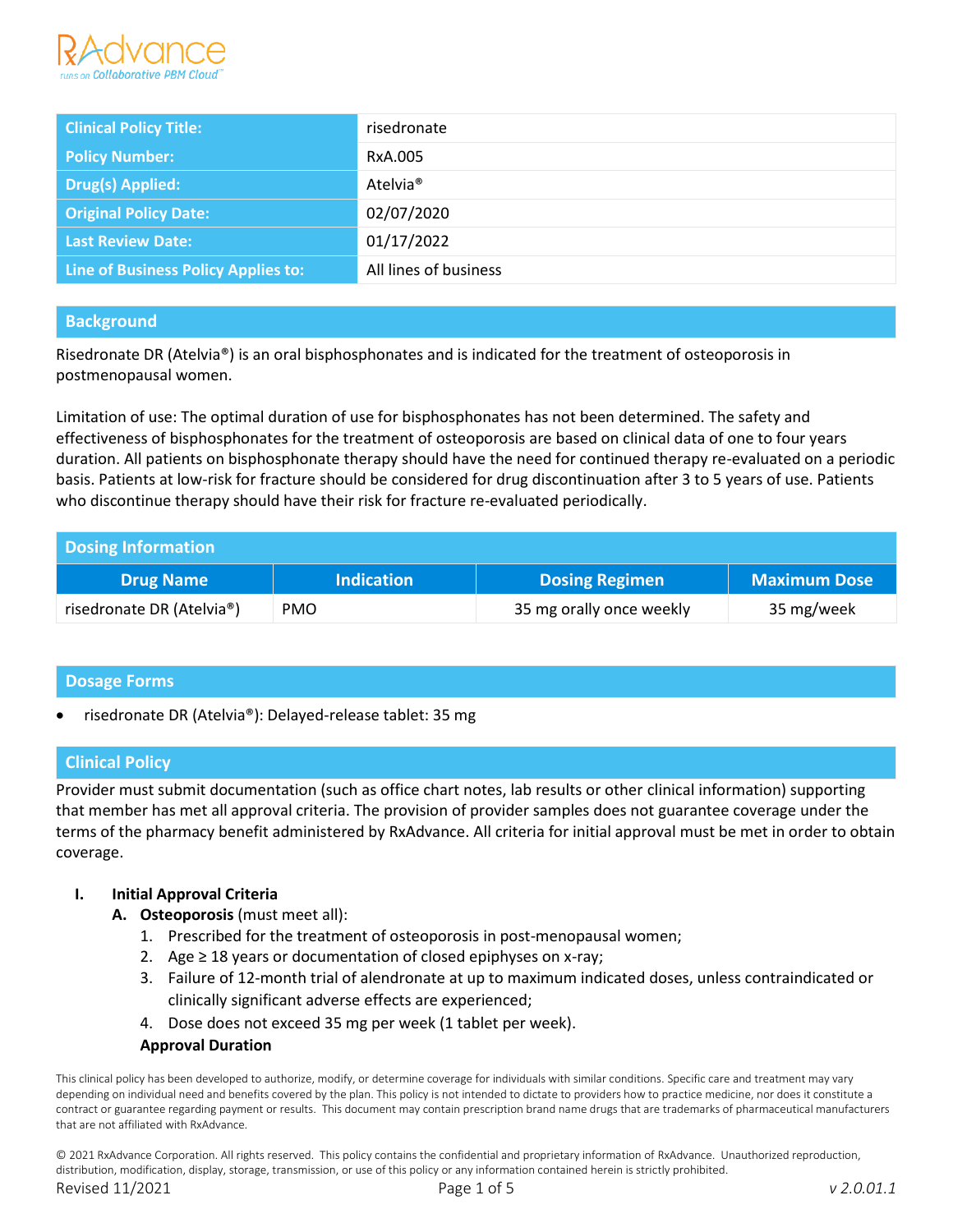

**Commercial:** 12 months **Medicaid:** 12 months

## **II. Continued Therapy Approval**

- **A. Osteoporosis** (must meet all):
	- 1. Member is currently receiving medication that has been authorized by RxAdvance or member has previously met initial approval criteria listed in this policy;
	- 2. Member is responding positively to therapy;
	- 3. If request is for a dose increase, new dose does not exceed 35 mg per week (1 tablet per week).

**Approval Duration Commercial:** 12 months **Medicaid:** 12 months

#### **III. Appendices**

**APPENDIX A: Abbreviation/Acronym Key** DR: delayed release FDA: Food and Drug Administration PMO: postmenopausal osteoporosis

### **APPENDIX B: Therapeutic Alternatives**

Below are suggested therapeutic alternatives based on clinical guidance. Please check drug formulary for preferred agents and utilization management requirements**.**

| <b>Drug Name</b>          | <b>Dosing Regimen</b>                                                    | <b>Maximum Dose</b>     |
|---------------------------|--------------------------------------------------------------------------|-------------------------|
| alendronate<br>(Fosamax®) | PMO/MO treatment: 10 mg orally once daily or 70 mg<br>orally once weekly | 40 mg/day<br>70 mg/week |
|                           | PMO prevention:<br>5 mg orally once daily or 35 mg orally once weekly    |                         |
|                           | Paget's disease: 40 mg orally once daily for 6 months                    |                         |

Therapeutic alternatives are listed as generic (Brand name®) when the drug is available by both generic and brand, Brand name® when the drug is available by brand only and generic name when the drug is available by generic only*.* 

#### **APPENDIX C: Contraindications/Boxed Warnings**

- Contraindication(s):
	- $\circ$  Abnormalities of the esophagus which delay esophageal emptying such as stricture or achalasia;
	- o Inability to stand/sit upright for at least 30 minutes;
	- o Hypocalcemia;
	- o Hypersensitivity.
- Boxed Warning(s):
	- o None reported.

\*Contraindications listed reflect direct statements made in the manufacturer's package insert; for additional uses, warnings, and precautions, please refer to clinical guidelines.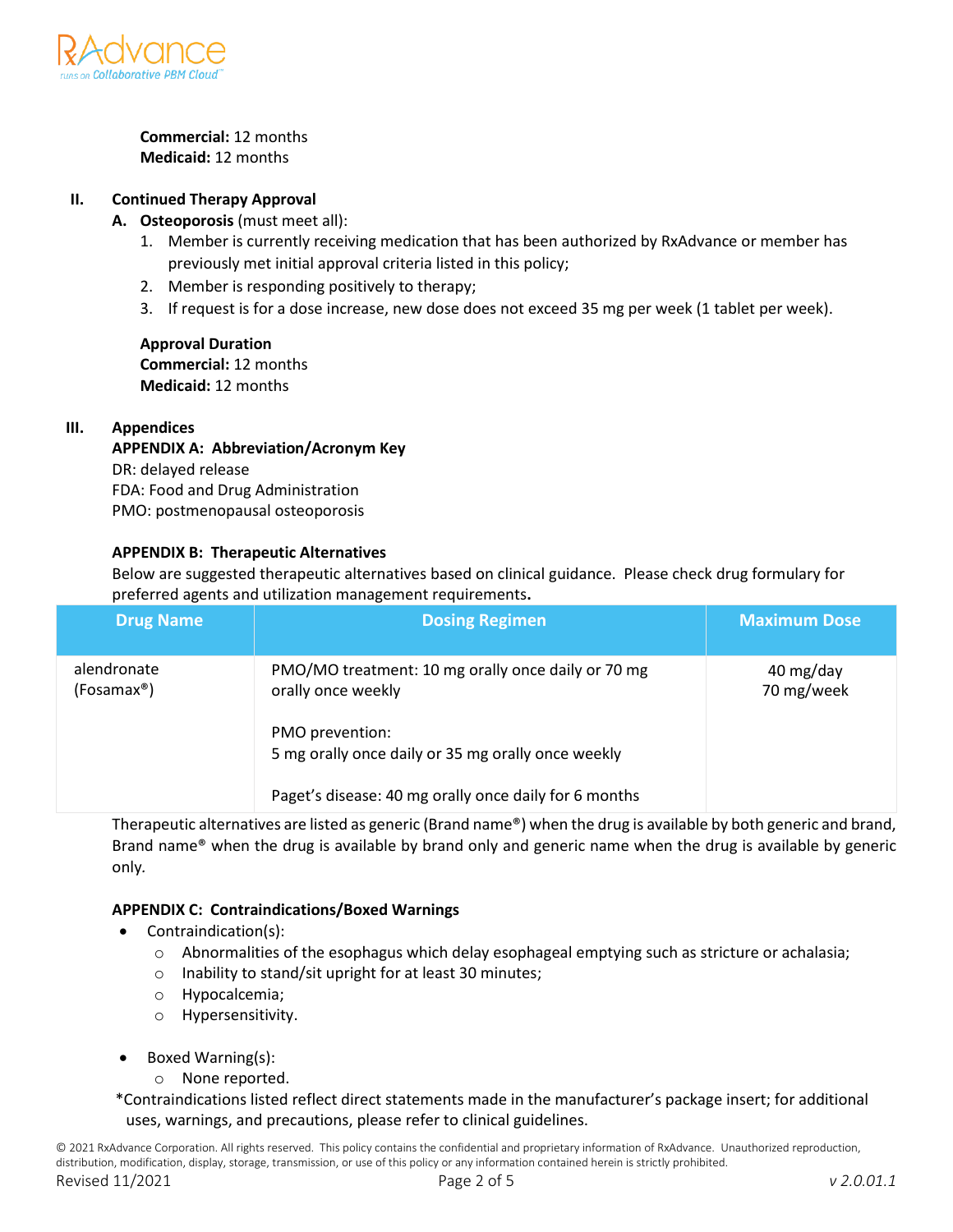

## **APPENDIX D: General Information**

Not applicable.

# **References**

- 1. Atelvia® Prescribing Information. Madison, NJ: Allergan USA, Inc; August 2020. Available at: [https://www.atelvia.com.](https://www.atelvia.com/) Accessed November 18, 2021.
- 2. National Osteoporosis Foundation-The Clinician`s Guide to Prevention and Treatment of Osteoporosis. Osteoporosis International 2014. Available at: [https://cdn.nof.org/wp-](https://cdn.nof.org/wp-content/uploads/2016/01/995.pdf) [content/uploads/2016/01/995.pdf .](https://cdn.nof.org/wp-content/uploads/2016/01/995.pdf) Accessed November 18, 2021.
- 3. Watts NB, Bilezikian JP, Camacho PM, et al. American Association of Clinical Endocrinologists medical guidelines for clinical practice for the diagnosis and treatment of postmenopausal osteoporosis. Endocr Pract 2010; 16 (Suppl 3):1- 37. Available at: [https://pubmed.ncbi.nlm.nih.gov/21224201/.](https://pubmed.ncbi.nlm.nih.gov/21224201/) Accessed November 18, 2021.
- 4. Grossman JM, Gordon R, Ranganath VK, et al. American College of Rheumatology 2010 recommendations for the prevention and treatment of glucocorticoid-induced osteoporosis. Arthritis Care Res 2010; 62 (11):1515-1526. Available at[: https://pubmed.ncbi.nlm.nih.gov/20662044/.](https://pubmed.ncbi.nlm.nih.gov/20662044/) Accessed November 18, 2021.
- 5. American College of Physicians. Treatment of low bone density or osteoporosis to prevent fractures in men and women: a clinical practice guideline update from the American College of Physicians. Ann intern Med. 2017; 166: 818-839. Available at: https://pubmed.ncbi.nlm.nih.gov/28492856/. Accessed November 18, 2021.
- 6. Singer FR, Bone HG, Hosking DJ, et al. Paget's disease of the bone: an Endocrine Society clinical practice guideline. J Clin Endocrinol Metab. 2014; 99(12): 4480-4422. Available at[: https://pubmed.ncbi.nlm.nih.gov/25406796/.](https://pubmed.ncbi.nlm.nih.gov/25406796/) Accessed November 18, 2021.
- 7. Eastell R, Rosen CJ, Black DM, et al. Pharmacological management of osteoporosis in postmenopausal women: An Endocrine Society Clinical Practice Guideline. J Clin Endocrinol Metab; 2019, 104: 1595–1622. Available at: [https://pubmed.ncbi.nlm.nih.gov/30907953/.](https://pubmed.ncbi.nlm.nih.gov/30907953/) Accessed November 18, 2021.

| <b>Review/Revision History</b>                                                                                                                                                                                                                                                                                                                    | <b>Review/Revision Date</b> | <b>P&amp;T Approval Date</b> |
|---------------------------------------------------------------------------------------------------------------------------------------------------------------------------------------------------------------------------------------------------------------------------------------------------------------------------------------------------|-----------------------------|------------------------------|
| Policy established.                                                                                                                                                                                                                                                                                                                               | 01/2020                     | 02/07/2020                   |
| 2Q2020 P&T Review; Updates,<br>references reviewed and updated<br>1. Osteoporosis: closed epiphyses<br>added if less than 18 yo;<br>alendronate trial changed to 12-<br>month trial;<br>2. Paget disease: closed epiphyses<br>added if less than 18 yo,<br>3. Continuation of therapy<br>requirements removed for<br>individualization of therapy | 4/2020                      | 05/20/2020                   |
| Policy was reviewed:<br>1. Clinical Policy Title was updated.<br>2. Line of Business Policy Applies to<br>was updated to all lines of<br>business<br>3. Initial criteria IA.1 was updated                                                                                                                                                         | 1/28/2021                   | 03/09/2021                   |

© 2021 RxAdvance Corporation. All rights reserved. This policy contains the confidential and proprietary information of RxAdvance. Unauthorized reproduction, distribution, modification, display, storage, transmission, or use of this policy or any information contained herein is strictly prohibited.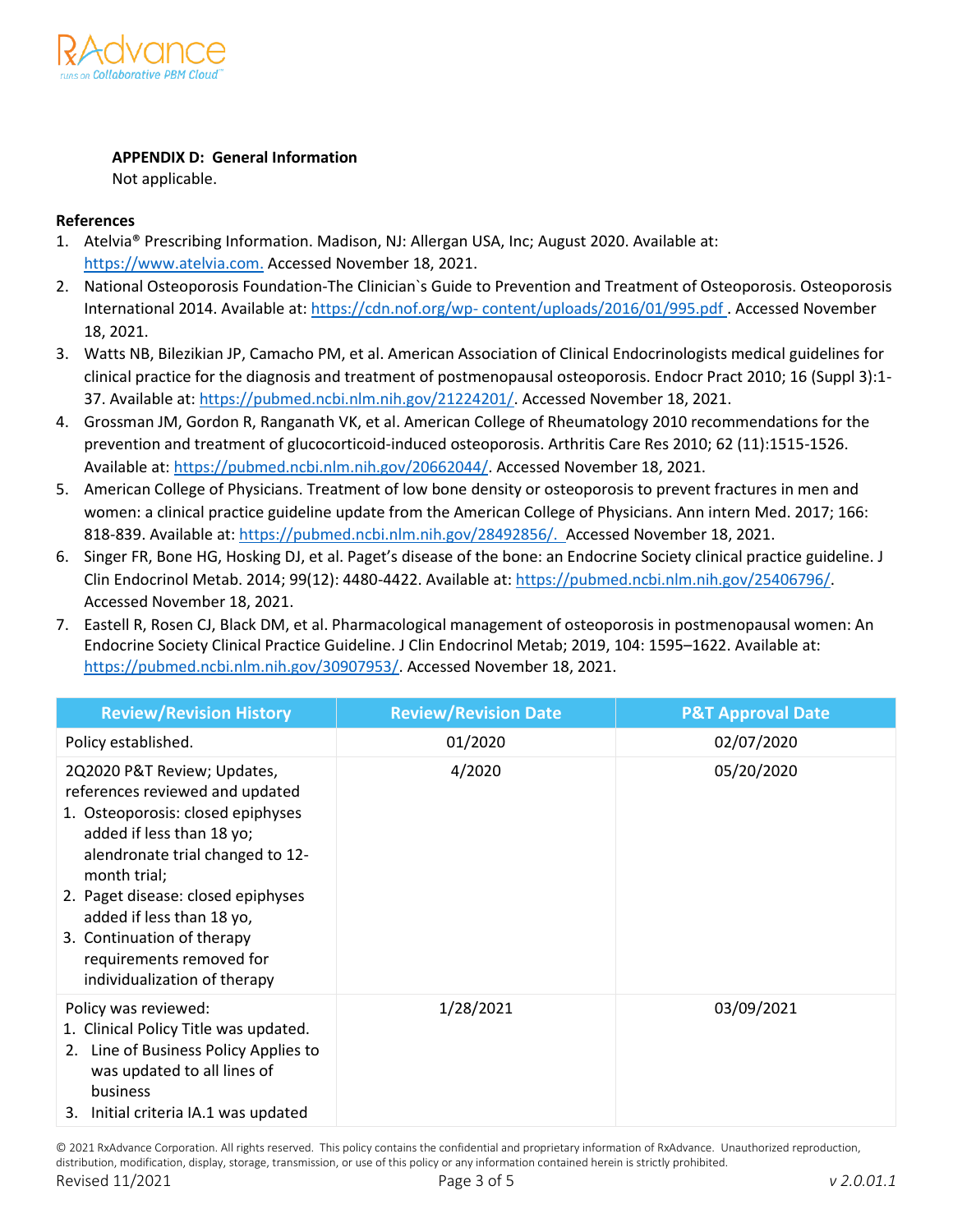

| by adding a. and b.<br>4. Initial criteria IA.4b was updated<br>by including PMO<br>5. Continued therapy IIA.3b was<br>updated by including PMO<br>6. Continued therapy criteria II.A.1<br>was rephrased to "Currently<br>receiving medication that has<br>been authorized by<br>RxAdvance".<br>7. Deleted HIM approval duration.<br>8. Appendix B standard verbiage has<br>been changed and updated.<br>9. Reference was updated. |            |            |
|------------------------------------------------------------------------------------------------------------------------------------------------------------------------------------------------------------------------------------------------------------------------------------------------------------------------------------------------------------------------------------------------------------------------------------|------------|------------|
| Policy was reviewed:<br>Drugs Applied, Back ground,<br>1.<br>Dosing Information , Dosage<br>Forms, Clinical Policy, Appendix A<br>, was update to remove<br>information about Actonel <sup>®</sup> as it<br>no longer requires PA.<br>2. Dosage Forms: Updated to                                                                                                                                                                  | 11/18/2021 | 01/17/2022 |
| remove discontinued dosage<br>form, 30 mg, 75 mg.                                                                                                                                                                                                                                                                                                                                                                                  |            |            |
| Statement about provider sample<br>3.<br>"The provision of provider<br>samples does not guarantee<br>coverage" was added to Clinical<br>Policy.                                                                                                                                                                                                                                                                                    |            |            |
| 4. Continued Therapy Approval<br>Criteria II.A.1 and II.B.1 were<br>rephrased to "Member is<br>currently receiving medication<br>that has been authorized by<br>RxAdvance".                                                                                                                                                                                                                                                        |            |            |
| 5. Appendix B: Updated: Statement<br>about drug listing format in<br>Appendix B is rephrased to<br>"Therapeutic alternatives are<br>listed as generic (Brand name®)<br>when the drug is available by<br>both generic and brand; Brand<br>name® when the drug is available<br>by brand only and generic name<br>when the drug is available by<br>generic only".<br>Disclaimer about<br>6.                                           |            |            |

© 2021 RxAdvance Corporation. All rights reserved. This policy contains the confidential and proprietary information of RxAdvance. Unauthorized reproduction, distribution, modification, display, storage, transmission, or use of this policy or any information contained herein is strictly prohibited. Revised 11/2021 Page 4 of 5 *v 2.0.01.1*